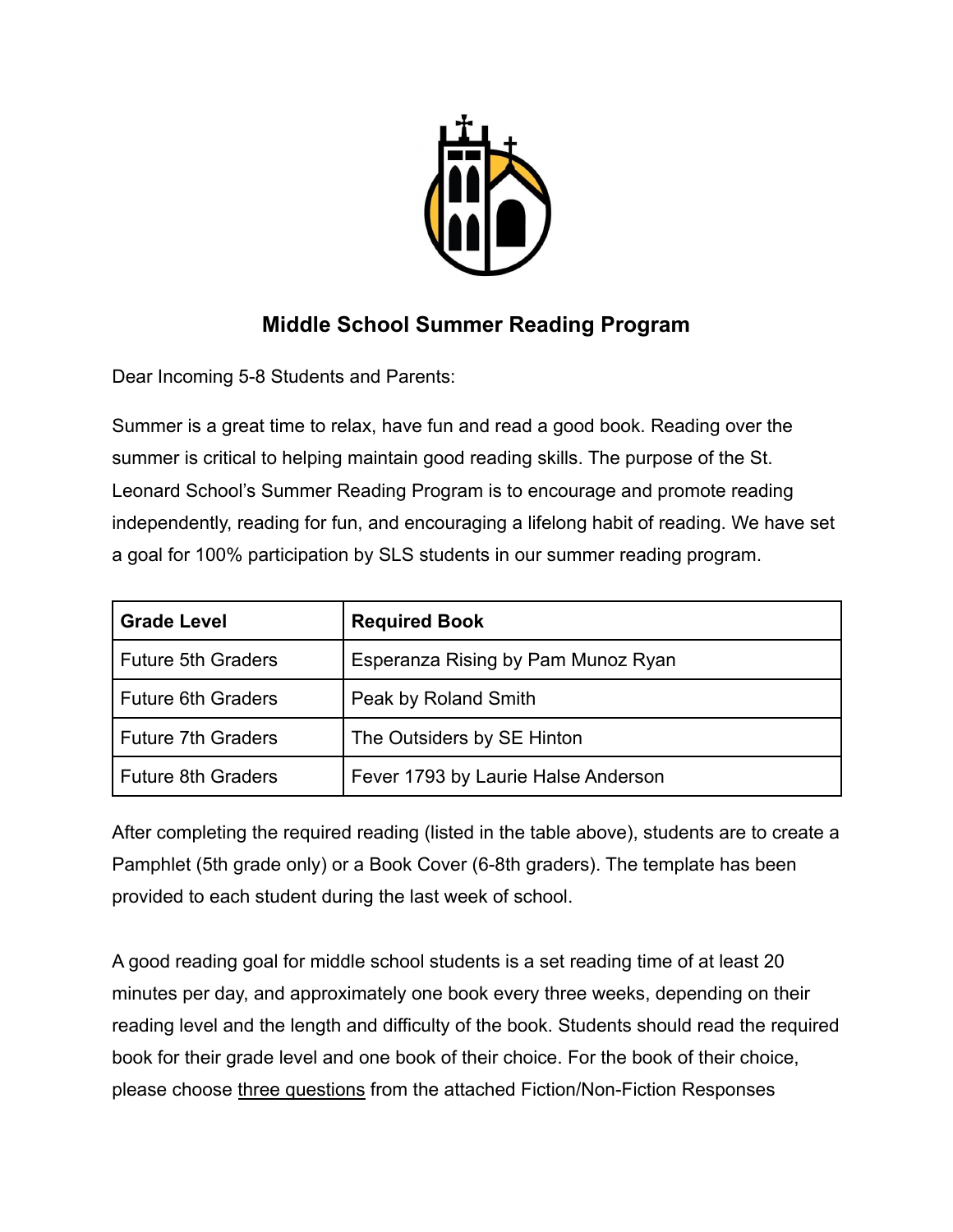document. Type each question and answer in one paragraph (5-8 sentences equals one paragraph) per question. Please turn in your typed answers to your ELA teacher the first week of school. This work will not be graded. However, it will be used to assess each student's writing skills and inform our teaching. Happy Reading!

Have a specific interest and need a book recommendation? Check out your local library! In addition, all required reading books can be found at your local library.

We hope you and your family have a safe and enjoyable summer.

Sincerely,

Mrs. Colleen Ryan Middle School Language Arts & Reading Teacher